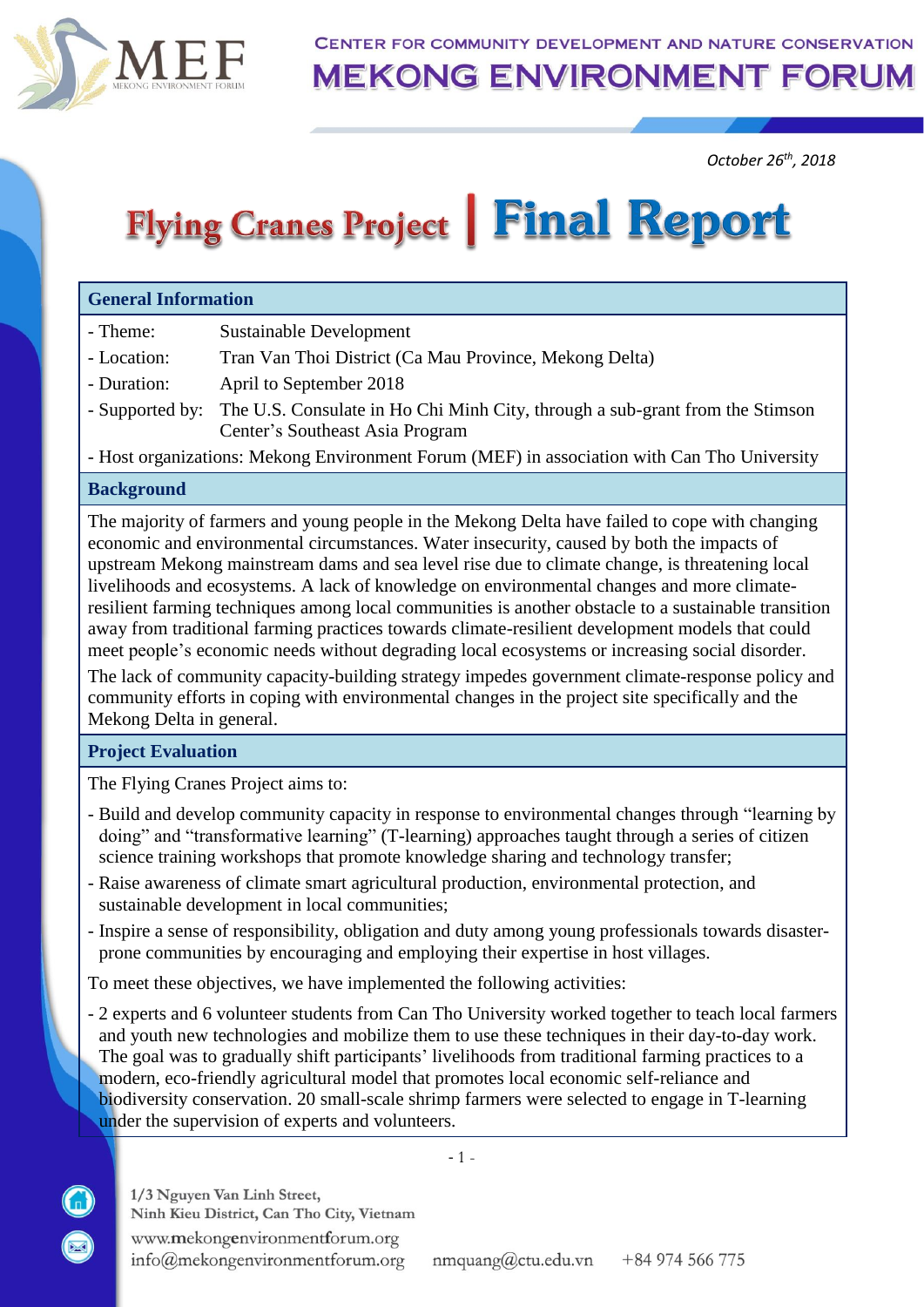

- A 2-ha "sample field" was set up by the project to employ a climate-resilient polyculture model. This model enables farmers to diversify their crops, shifting from intensive shrimp production to polycrop in the same pond. Thus, it helps increase household incomes and economic self-reliance since farmers can harvest different profitable crops (seagrass, fish, crab) day-to-day while waiting for the main crop (shrimp). The polyculture model encourages farmers to restore the mangrove cover in the shrimp ponds to reduce impacts from weather extremes (high temperatures, cyclones), increase the local ecosystem's ability to absorb waste, and offer natural food and shelter for marine species (shrimps, fishes and crabs).

In the sample field, land-owners were supervised by experts to do farming in a sustainable manner while other smallholders were invited to visit and observe how new techniques work, how water quality is naturally purified by the restored seagrass and mangroves, and how the polyculture improves revenues through add-on crops. Three field-based meetings have been organized at the sample field – a kind of informal "school" where participants met regularly to share information, make regular field observations, and learn new techniques by doing.

Farmers were asked to compare what they learned from the field-based school with their own past experiences in order to better understand how eco-friendly farming practices enable them to meet economic needs without degrading the local environment. Most participating farmers agreed that the mangroves and seagrass help reduce their spending on food for shrimp and fertilizers for water treatment. They also learned that the polyculture may bring less shrimp productivity than they expect, but it demonstrates the potential to offer much more stable and sustainable income sources than traditional shrimp farming would. The polyculture model is a solution for the ecological conflict between mangrove conservation and shrimp farming in Mekong Delta coastal provinces. Their responses provided feedback to the team of experts and contributed to revisions of the model that will help this approach be more effective if it is applied elsewhere. The process also provided useful field experience for experts and students and will contribute to their professional development and future research.

- The team also organized 2 community workshops to raise awareness on environmental changes, water insecurity, and sustainable development concepts among local community members. Before each workshop, the team carried out surveys to collect information and understand the local urgent needs. After the workshops' completion, participants were asked to fill out a questionnaire with close and open questions. Our comparison of the results from the first and the later surveys shows that locals' awareness of the role of mangroves in environmental protection and local water security was significantly improved. A few weeks later, the team came back to assess how well local farmers apply new knowledge, techniques and skills learned from the workshops into their work and life. We recognized that local farmers have begun to change their perception and habits. Some tried to sustain the last piece of mangroves in their ponds while some others agreed to diversify their crops with high-yield marine species. They also used water monitoring techniques more frequently to observe water quality of both river and groundwater. Understanding the negative impacts caused by wastewater discharged from neighboring intensive shrimp ponds, some farmers raised their concerns over the current policy that encourages intensive shrimp farming, but lacks serious consideration for environmental justice.

Many in-depth interviews undertaken by 2 post-graduate students and Hau Giang TV reporters during the final workshop highlight the local peoples' great demand for sustainable water and farming techniques.

 $-2-$ 

1/3 Nguyen Van Linh Street, Ninh Kieu District, Can Tho City, Vietnam www.mekongenvironmentforum.org info@mekongenvironmentforum.org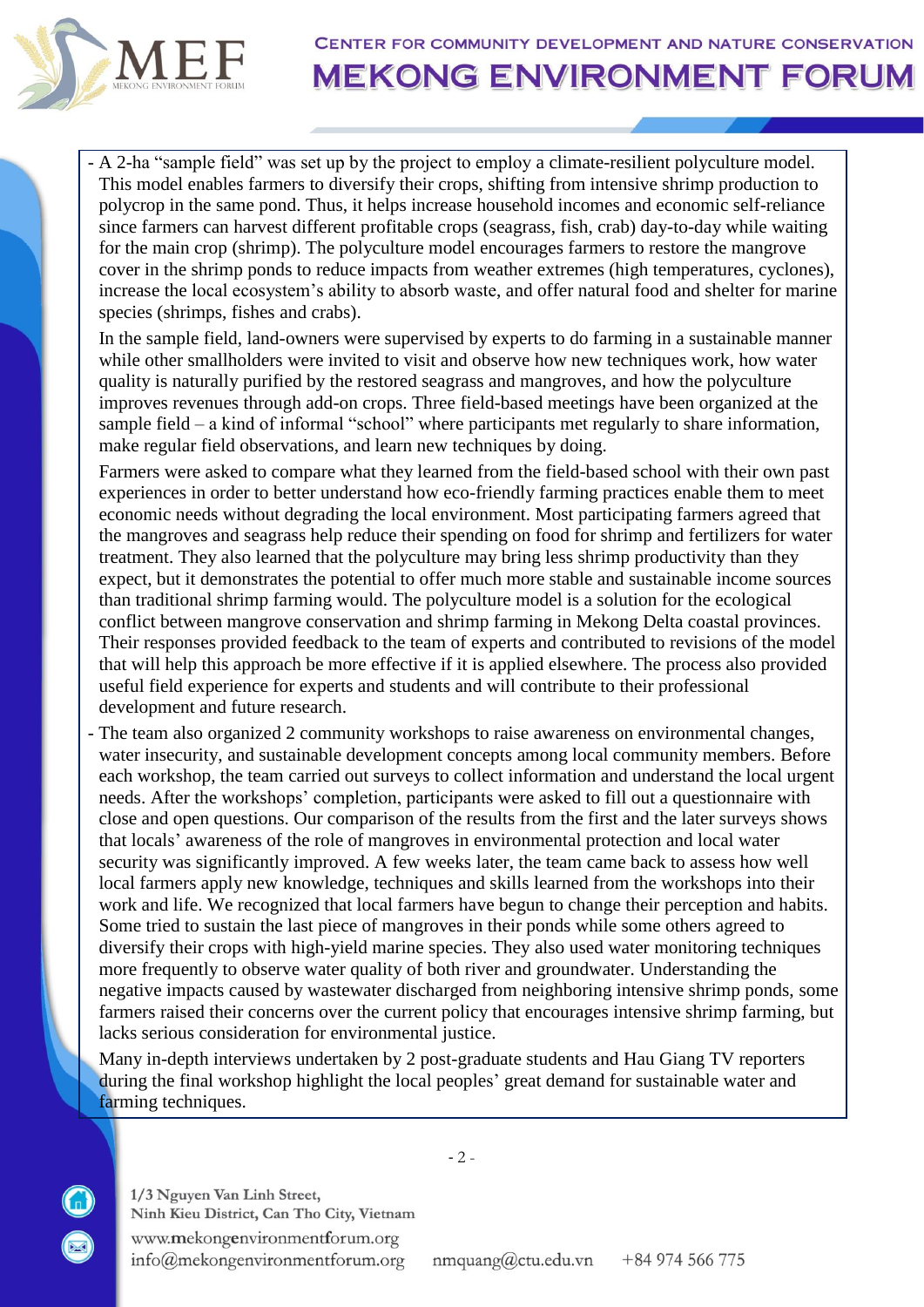

CENTER FOR COMMUNITY DEVELOPMENT AND NATURE CONSERVATION

## **MEKONG ENVIRONMENT FORUM**

#### **Beneficiaries**

- 20 low-income households and young farmers;

- 2 ha of formerly unproductive shrimp ponds that are now productive polyculture sites.

#### **Outcomes**

- A 35% increase in productivity and economic efficiency:
	- After four months in the Flying Cranes Project, participating farmers have harvested 3 different crops from the same pond: fresh crab, shrimp and fish.
	- The average income per monoculture crop (4 months) of each household before participating in the project was VND 12,600,000 (approximately US\$560).
	- The average income after the first polyculture crop harvested in early September 2018 was VND 17,000,000 (approximately US\$ 756). With the polycrop, farmers can harvest some kinds of fish inhabiting the mangrove and seagrass in the shrimp pond on a daily basis. The fish species are natural inhabitants from the river and grow up by themselves thanks to the food and habitat provided by the mangrove and seagrass.
- Cost savings and additional revenues:
	- In a traditional 4-month monoculture crop, a 1-ha shrimp pond needs VND 4,500,000-6,000,000 (approximately US\$ 200-300) for fertilizers and pesticides;
	- Mangrove, seagrass and new techniques improve the water quality, reducing the costs for fertilizers, waste water treatment, and preventing common diseases. Participating farmers have invested VND 1,300,000 – 2,000,000 (less than US\$ 100) per polyculture crop for fertilizers to stabilize pH and water quality in response to weather uncertainties.
	- Shrimp is the main crop, but harvesting crab, seagrass (bulrush), and fish from nature provides additional daily income for shrimp pond owners while they await shrimp growth.
- Environmental protection:
	- Before participating in the project, most local farmers developed intensive shrimp farming in which they had to invest a lot of money, much of which came from loans from banks, on food for the shrimp, fertilizers, and other chemicals to use in the pond to ensure productivity. To provide more space for shrimp farming, mangroves were cleaned out. The overuse of fertilizers and chemicals and the huge deforestation have had negative impacts on local environment, causing serious water pollution. As a result, local farmers were unable to sustain their shrimp ponds due to frequent epidemic diseases caused by low water quality as well as changes in weather patterns due to climate change. Many farmers had to sell their ponds to pay debts and migrate to big cities in search of off-farm jobs because they were unable to make ends meet with traditional shrimp-raising methods.
	- The combination of using mangrove, seagrass, and polycrop techniques appears to be a viable alternative to help local community meet their economic needs and maintain their livelihoods while reducing pressure on ecosystems. Significant reduction in fertilizers and pesticides reduces the polluted waste water from shrimp ponds (*see Figure 1 and 2*). Mangrove and seagrass help to naturally purify water and filter pollutants in the shrimp ponds. Participating farmers also learned that fish and sick shrimp are also a major food source for crabs. Without crabs in the pond, some ill shrimps could fuel a possible epidemic

1/3 Nguyen Van Linh Street, Ninh Kieu District, Can Tho City, Vietnam www.mekongenvironmentforum.org info@mekongenvironmentforum.org

nmquang@ctu.edu.vn +84 974 566 775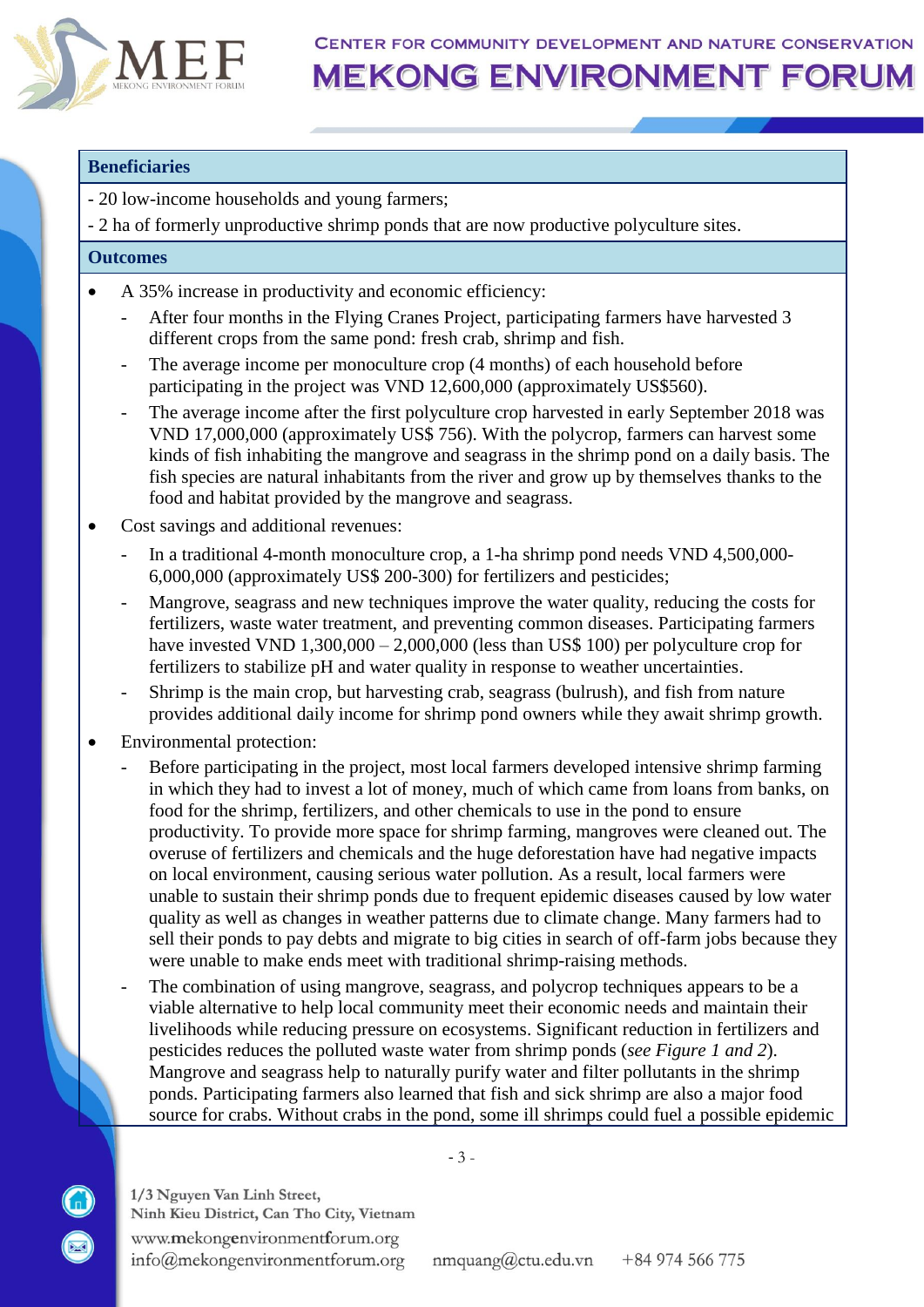

### CENTER FOR COMMUNITY DEVELOPMENT AND NATURE CONSERVATION **MEKONG ENVIRONMENT FORUM**

disease that would wipe out the whole shrimp pond. However, crabs will eat the sick shrimp and can help prevent outbreaks. They concluded that the polycrop method results in fewer epidemic disease risks than intensive shrimp ponds would. Since all pond owners discharge waste water directly into the river – which is the major water source for the whole village – switching to a polyculture model is an important investment not only for farmers but their communities more broadly.

- Water security:
	- 20 households have been trained in water quality monitoring (rainwater, river and groundwater).
	- 20 water test kits were set up, some of which are connected to smart phones enabling farmers to observe the water quality frequently, especially during the high tide.

#### **Outputs:**

- Workshops:
	- 1 orientation workshop on 13 May 2018 brought together 25 participants from local authorities, farming union, women union and local farmers to learn the positive impacts of mangroves documented by experts. The experts also introduced cost-benefit analysis to participants in order for them to evaluate the difference between traditional farming models and polyculture;
	- 3 field-based transformative learning mini workshops for selected local farmers took place in June, July and August. About 7-12 farmers engaged in each mini-workshop in accordance with their interests.
	- 1 project-end workshop on 20 September 2018 brought together 57 participants from local authorities, farmers union, women union and local farmers, postgraduate students and reporters to: (i) raise the visibility of the deplorable environmental, economic and human rights impacts of climate change and non-sustainable practices; (ii) discuss some climateresilient livelihood models, including the Flying Cranes Project, and success stories from farmers to promote alternative solutions and make recommendations for local government's development planning and policy making.
- Media coverage:
	- A visit by ARTE reporters in July 2018 to the sample field. Their visit aimed to understand how climate change is threatening local livelihood and how local farmers are coping with the climate hazards (https://www.arte.tv/sites/story/reportage/changement-climatique/).
	- The project was reported in TV features by Ca Mau Province TV and Hau Giang Province TV on 20 September and 21 September 2018 respectively.
	- An article by Gary Sands discussing the Flying Cranes Project as an alternative to coping with environmental changes in the Mekong Delta will be published soon in The Diplomat.
- Other outputs:
	- A guidebook consists of experience, techniques and hands-on skills made by farmers during their participation in the field-based meetings.
	- Water monitoring kits for local households.

1/3 Nguyen Van Linh Street, Ninh Kieu District, Can Tho City, Vietnam www.mekongenvironmentforum.org info@mekongenvironmentforum.org

 $-4 -$